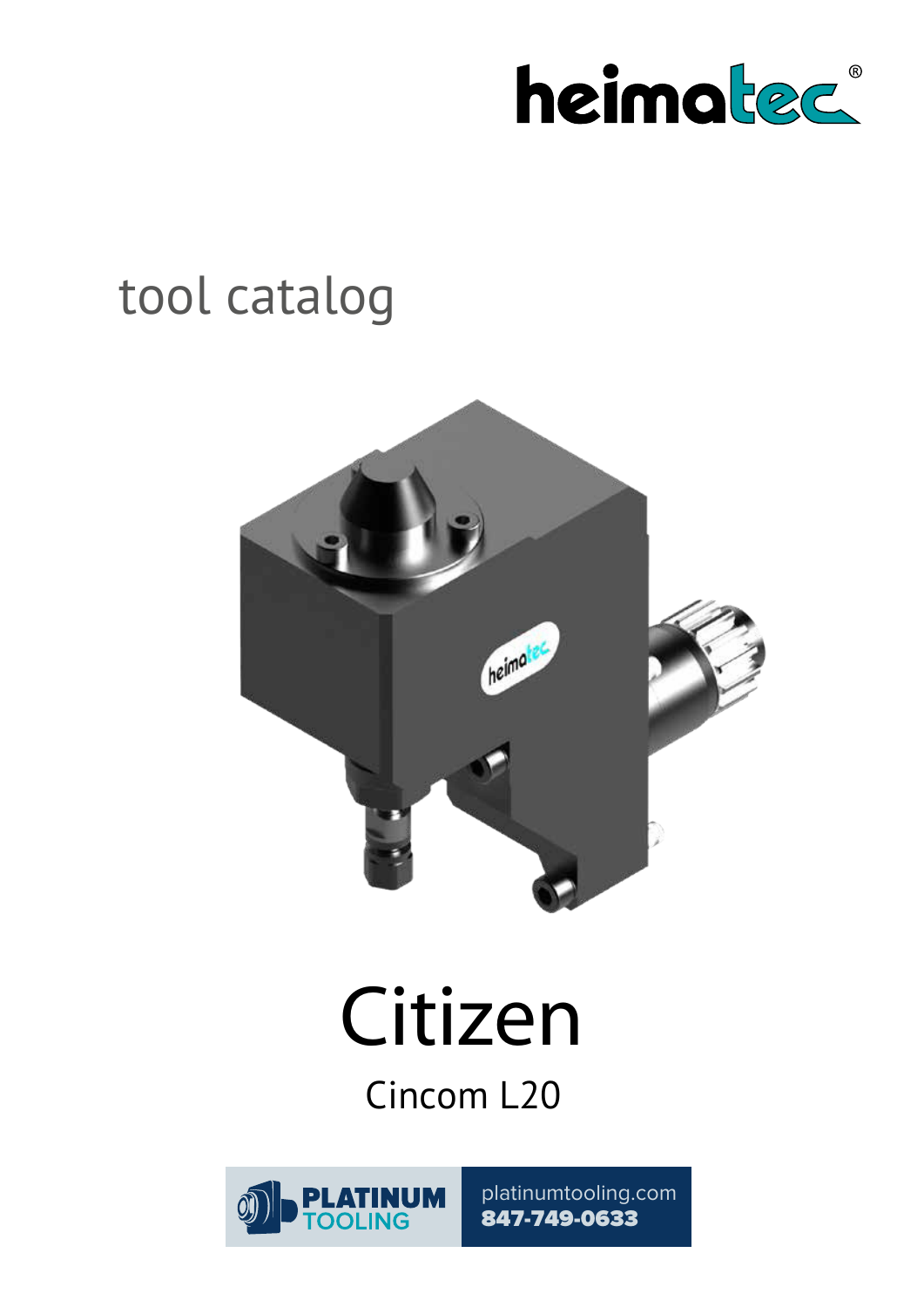## **Lieferprogramm - Standard**

delivery programme - standard

#### **angetriebene Werkzeuge driven tools**



#### **Axial-Bohr- und Fräskopf axial drilling and milling head** *kein Kühlmittel / no coolant*

| 3 010 23 000 ER 11                             | 1:1 |
|------------------------------------------------|-----|
| n <sub>max</sub> = 10000 min'<br><b>MSC507</b> |     |
| 3 010 34 000 ER 16 M                           | 1:1 |
| n <sub>max</sub> = 6000 min'                   |     |
| GSC1310                                        |     |



| Axial-Bohr- und Fräskopf<br>axial drilling and milling head         | lange Ausführung<br>long version |
|---------------------------------------------------------------------|----------------------------------|
| $n_{max}$ = 10000 min <sup>-1</sup><br>kein Kühlmittel / no coolant |                                  |
| 3 010 23 001<br>FR 11<br>GSE3407                                    | 1:1                              |



#### **Querfräskopf woodruff keycutter**

*kein Kühlmittel / no coolant Fräserwelle 3 777 06 000 im Lieferumfang / arbor 3 777 06 000 included in delivery*

3 037 23 000 ER 11 1,667:1 *n max = 5400 min-1 Mittenmaß / center distance = 58 GSS1530* 3 037 23 002 ER 11 1:1 *n max = 8000 min-1 Mittenmaß / center distance = 73 GSC1507* 3 037 23 001 ER 11 1:1 *n max = 8000 min-1*

*Mittenmaß / center distance = 113 GSC1407*



#### **Fräserwelle für Querfräskopf arbor for woodruff keycutter**

3 777 05 000 ø 5 3 777 06 000 ø 6 3 777 08 000 ø 8



#### **Mehrspindelbohrkopf 2-spindlig multispindle drilling head 2-spindles**

*Achsversatz / offset H=0 / 31 n max = 8000 min-1 kein Kühlmittel / no coolant*

3 050 33 000 2x ER 11 1:1 *GSC1607*

 $\breve{\mathbb{N}}$ 



## heimated

| Mehrspindel-Winkelbohrkopf<br>multispindle radial head                                                                                                                                                 | 3-spindlig<br>3-spindles |
|--------------------------------------------------------------------------------------------------------------------------------------------------------------------------------------------------------|--------------------------|
| n <sub>max</sub> = 8000 min <sup>-1</sup><br>kein Kühlmittel / no coolant                                                                                                                              |                          |
| 3 053 33 000 3x ER 11<br>Mittenmaß / center distance = $76,5 / 106,5 / 136,5$<br><b>BSE607</b>                                                                                                         | 1:1                      |
| 3 053 34 001 3x ER 16 M<br>Mittenmaß / center distance = $78/114/150$<br>GSE1510                                                                                                                       | 1:1                      |
| Mehrspindel-Adapter<br>multispindle adapter                                                                                                                                                            | 3-spindlig<br>3-spindles |
| Mittenmaß / center distance H=88,5 / 125,5 / 162,5<br>$n_{max}$ = 8000 min <sup>-1</sup><br>kein Kühlmittel / no coolant                                                                               |                          |
| 3 053 37 000 3x ø 31<br>GSE3210                                                                                                                                                                        | 1:1                      |
| Mehrspindel-Winkelbohrkopf<br>multispindle radial head                                                                                                                                                 | 2-spindlig<br>2-spindles |
| Mittenmaß / center distance $H = 76, 5 / 106, 5$<br>$n_{max}$ = 8000 min <sup>-1</sup><br>doppelspindlig / double spindle<br>kein Kühlmittel / no coolant                                              |                          |
| 3 059 33 000 4x ER 11<br>GSE3707                                                                                                                                                                       | 1:1                      |
| Mehrspindel-Winkelbohrkopf<br>multispindle radial head                                                                                                                                                 | 3-spindlig<br>3-spindles |
| Mittenmaß / center distance H=76,5 / 106,5 / 136,5<br>$n_{max}$ = 8000 min <sup>-1</sup><br>doppelspindlig / double spindle<br>kein Kühlmittel / no coolant                                            |                          |
| 3 059 33 002 6x ER 11<br><b>BSE707</b>                                                                                                                                                                 | 1:1                      |
| Mehrspindel-Winkelbohrkopf<br>multispindle radial head                                                                                                                                                 | 3-spindlig<br>3-spindles |
| Mittenmaß / center distance $H = 76, 5 / 94, 5 / 112, 5$<br>Achsversatz / offset H=0 / 24 / 0<br>$n_{max}$ = 8000 min <sup>-1</sup><br>doppelspindlig / double spindle<br>kein Kühlmittel / no coolant |                          |
| $\triangle$ C $\triangle$ 22 $\triangle$ $\triangle$ 11 $\angle$ C $\triangle$ C $\triangle$ CD 11                                                                                                     |                          |

| GSE3707                                                                                                                                                                                              |                          |
|------------------------------------------------------------------------------------------------------------------------------------------------------------------------------------------------------|--------------------------|
| Mehrspindel-Winkelbohrkopf<br>multispindle radial head                                                                                                                                               | 3-spindlig<br>3-spindles |
| Mittenmaß / center distance $H = 76, 5 / 106, 5 / 136, 5$<br>$n_{max} = 8000 \text{ min}^{-1}$<br>doppelspindlig / double spindle<br>kein Kühlmittel / no coolant                                    |                          |
| 3 059 33 002 6x ER 11<br><b>BSE707</b>                                                                                                                                                               | 1:1                      |
| Mehrspindel-Winkelbohrkopf<br>multispindle radial head                                                                                                                                               | 3-spindlig<br>3-spindles |
| Mittenmaß / center distance $H = 76, 5 / 94, 5 / 112, 5$<br>Achsversatz / offset $H=0/24/0$<br>$n_{max}$ = 8000 min <sup>-1</sup><br>doppelspindlig / double spindle<br>kein Kühlmittel / no coolant |                          |
| 3 059 33 001 6x ER 11                                                                                                                                                                                | 1:1                      |

*GSE3807*

Weitere Ausführungen auf Anfrage D further versions on request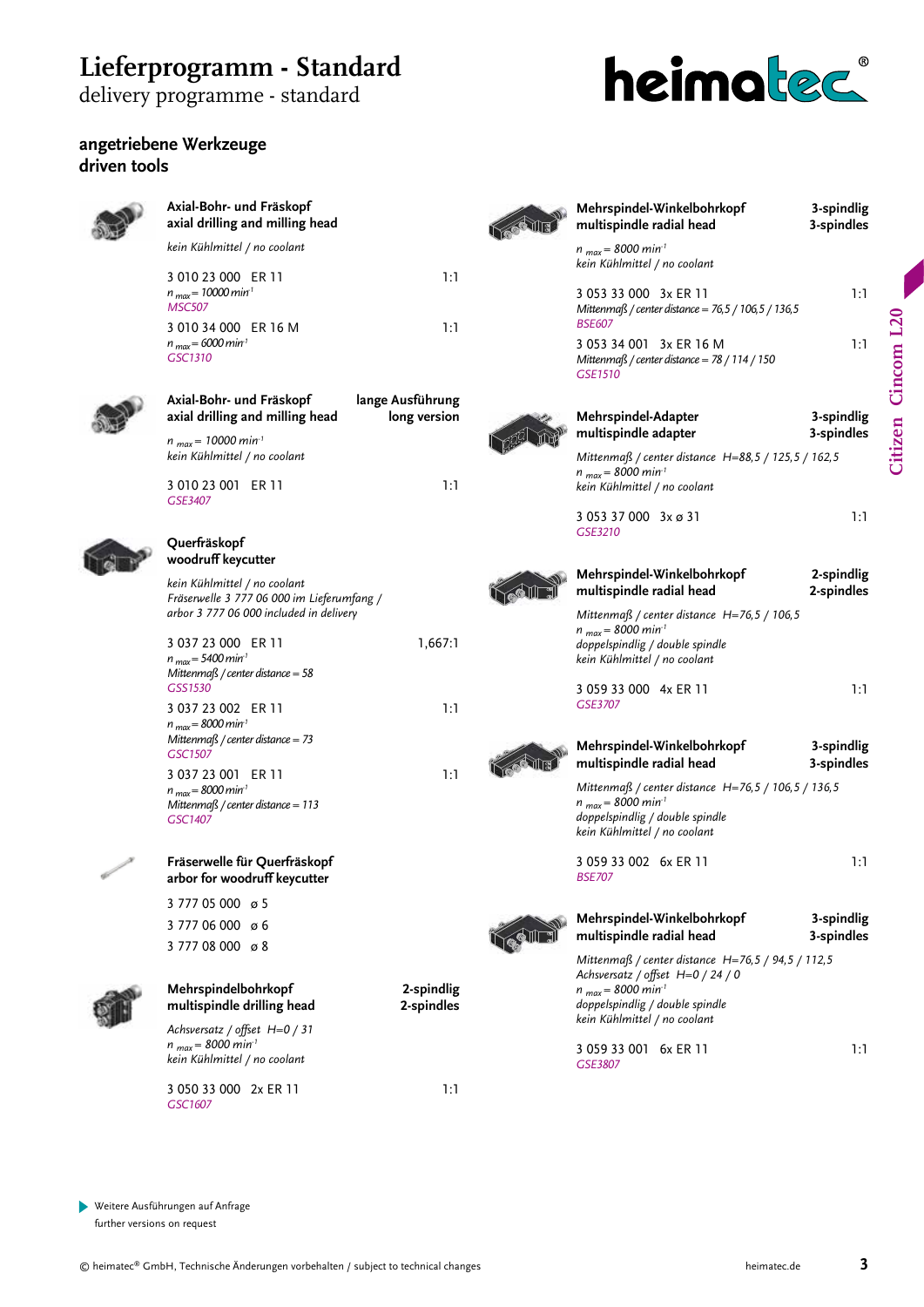

#### **feste Werkzeuge static tool holders**



**Mehrfach-Bohrstangenhalter multiple boring bar holder**

*Mittenmaß / center distance H=76,5 / 106,5 / 136,5 kein Kühlmittel / no coolant*

3 253 35 000 3x ø 3/4" (ø 19,05) *GDF1207*

#### **Stopfen mit Stirnrad plug with spur gear**

3 700 30 000 *GSD107*

## **Lieferprogramm - Standard**

delivery programme - standard

#### **Zubehör**

#### **accessories**



#### **Adapterbuchse adapter bushing**

*Schaftgröße / shank size = ø 25*

| 3 732 25 000 ø 3/4" (ø 19,05)<br>Gesamtlänge / total length = 36<br><b>SAU819</b>                  | kurz/short S |
|----------------------------------------------------------------------------------------------------|--------------|
| 3 732 25 003 $\alpha$ 3/4" ( $\alpha$ 19,05)<br>Gesamtlänge / total length = $65$<br><b>SAU919</b> | lang/long L  |



#### **Gewindeschneidfutter tapping chuck**

*Schaftgröße / shank size = ø 3/4" (ø 19,05)*

| 3 778 13 000 ER 11<br>Gesamtlänge / total length = $66,3$<br><b>BNS407</b> | kurz/short S |
|----------------------------------------------------------------------------|--------------|
| 3 778 13 001 ER 11<br>Gesamtlänge / total length = 102,6<br><b>VNS406</b>  | lang/long L  |



#### **Doppel-Spannzangenfutter double collet chuck**

*Schaftgröße / shank size = ø 3/4" (ø 19,05)*

| 3 776 13 004 2x FR 11<br>Gesamtlänge / total length = $65$<br><b>HDS5406</b>  | kurz/short S |
|-------------------------------------------------------------------------------|--------------|
| 3 776 13 005 2x FR 11<br>Gesamtlänge / total length = 85<br><b>HDS5506</b>    | lang/long L  |
| 3 776 13 006 2x FR 11<br>Gesamtlänge / total length = $110$<br><b>HDS5706</b> | lang/long XL |
| 3 776 13 007 2x FR 11<br>Gesamtlänge / total length = 130<br><b>HDS5806</b>   | lang/long XL |



#### **Schneideisenfutter die chuck**

*Schaftgröße / shank size = M 14x0,75*

3 731 34 000 ø 16 x 5 kurz/short S *für / for BNS407 und / and VNS406*

3 731 35 000 ø 20 x 7 lang/long L *Gesamtlänge / total length = 102,6 für / for BNS407 und / and VNS406*

*Gesamtlänge / total length = 66,3*

Citizen Cincom L20 **Citizen Cincom L20**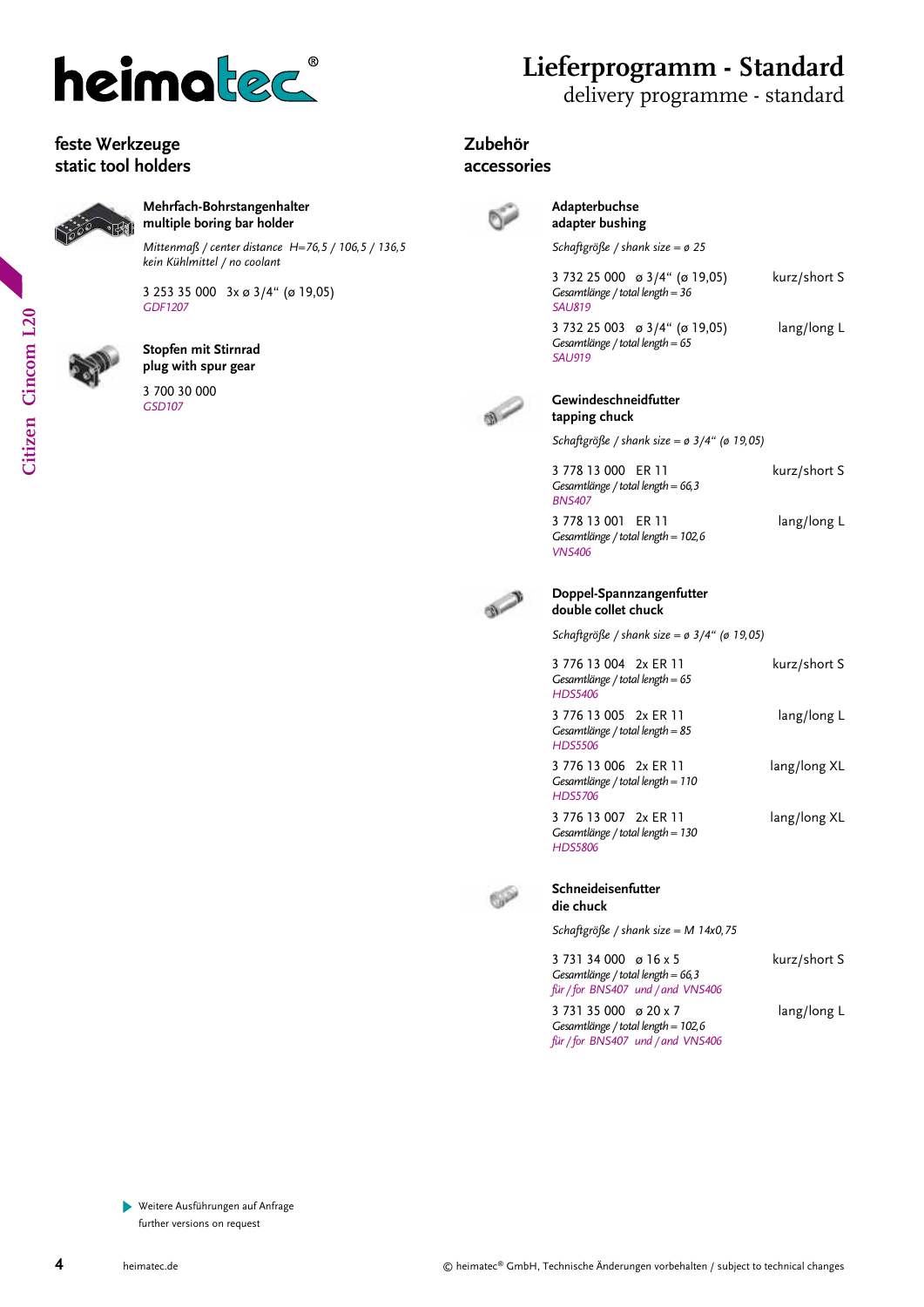### **Lieferprogramm - Standard**

#### delivery programme - standard





#### **Spannzangenfutter collet chuck**

*Schaftgröße / shank size = ø 3/4" (ø 19,05)*

3 776 13 000 ER 11 *Gesamtlänge / total length = 61,3 BDS507* 

3 776 13 001 ER 11 lang/long L *Gesamtlänge / total length = 73,3 BDS607* 

3 776 13 002 ER 11 kurz/short S *Gesamtlänge / total length = 54,3 BDS707* 

3 776 13 003 ER 11 lang/long XL *Gesamtlänge / total length = 84,8 VDS506* 

3 776 13 008 ER 11 lang/long XXL *Gesamtlänge / total length = 141,0 LDS107* 

3 776 14 000 ER 16 *Gesamtlänge / total length = 65,3 BDS508* 

3 776 14 001 ER 16 lang/long L *Gesamtlänge / total length = 80,3 BDS610* 

3 776 14 003 ER 16 lang/long XL *Gesamtlänge / total length = 90,0 VDS110* 

3 776 14 004 ER 16 lang/long XXL *Gesamtlänge / total length = 140,0 LDS110* 

3 776 14 002 ER 16 M *Gesamtlänge / total length = 93,2 GDS110* 



#### **Spannzangenfutter collet chuck**

*Schaftgröße / shank size = ø 25*

3 776 23 001 ER 11 *Gesamtlänge / total length = 116 GDS107* 

3 776 24 011 ER 16 M *Gesamtlänge / total length = 61,2 GDS210* 



#### **Reduzierbuchse reducing sleeve**

*Schaftgröße / shank size = ø 25*

3 739 25 000 ø 3/4" (ø 19,05) *Gesamtlänge / total length = 49 Achsversatz / offset A = 30 SAU1019*

Weitere Ausführungen auf Anfrage Þ further versions on request